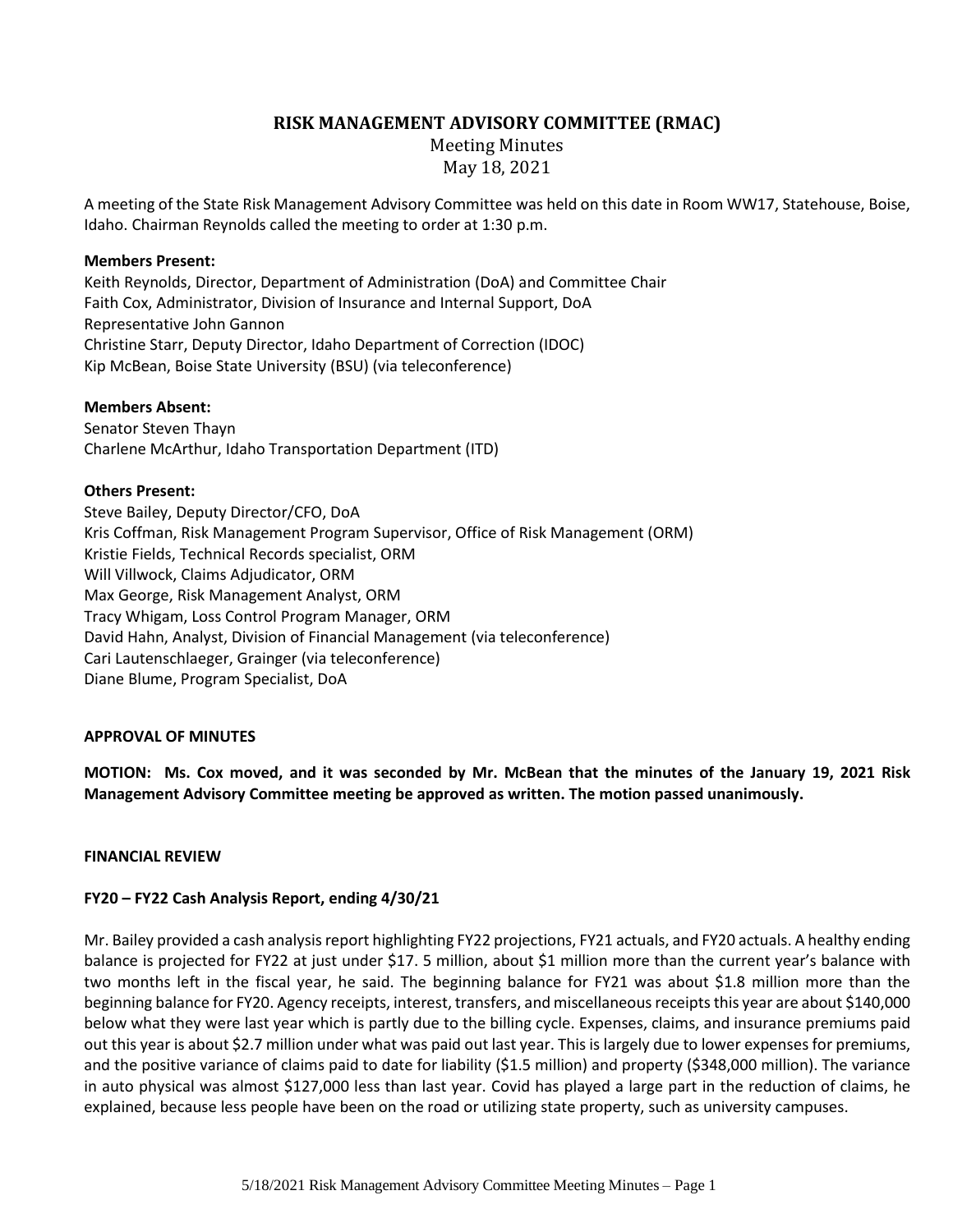He also explained that premiums were less this year because the state self-insured for cyber liability, saving \$558,376. Premiums were also \$285,470 less for out-of-state workers compensation due to a change in carrier.

Cash balance this year is up \$1.54 million over last year, he added, and should all estimated unpaid losses be processed, the ending cash balance for FY21 is estimated at almost \$2.1 million.

## **Budget to Actual by Line of Coverage, ending 4/30/21**

Cash balance projected for all lines of coverage at the end of FY21 is about \$15.5 million, but to date, the balance is a healthy \$16.5 million. This is rare, he said. Last year at this time the balance was \$1.3 million under projections. This year's positive balance is largely due to a \$119,119 balance in administration, \$251,576 in auto physical, and \$505,517 in property.

### **FY21 Expense Variance Analysis**

There is currently a \$798,427 positive variance of projected expenses to actual, he continued. This is despite the fact that \$82,086 for aviation coverage has yet to be billed. Additionally, property expenses are \$465,654 under that projected.

Representative Gannon inquired if insurance companies in general are seeing lower claims because of Covid. Ms. Cox responded that in some cases that is true when it comes to auto liability claims. However, general liability has remained level because despite the fact there is less activity at physical locations due to Covid, there has also been an increase in Covid-related claims.

#### **UPDATE FROM STATEWIDE RISK MANAGER**

#### **Origami Update**

The new Risk Management information system (Origami) is up and running, Ms. Cox explained. The claims module was rolled out to all agencies in April and feedback so far has been very positive. Still being crafted is the underwriting module that will provide projections and agency billings. The next step is to build reporting templates for agencies, so they have access to their financial and claims data.

#### **New Loss Control Program Manager Position**

She announced this new position has been filled with the promotion of Tracy Whigam, previously a claims adjudicator with Risk Management. He has a background as a Risk Manager with underwriting and loss control experience. This position will play a key role in gathering data necessary for reinsurance, and for obtaining insurance in general. The position was initially approved for FY21 but because Covid reduced face-to-face interactions, the position was not immediately filled.

#### **Litigation Roundtable Update**

This past year Risk Management engaged the services of a trial consultant to help prepare for litigation, Ms. Cox noted. This individual has offered to provide two free webinars for the state including one scheduled for the following day entitled "Best Practices Defending Law Enforcement Cases". The second webinar on June 9<sup>th</sup> is "Defending Education: Juror Perceptions and Plaintiff Tactics in Public School and Higher Education Cases". CLE's will be available for attendees.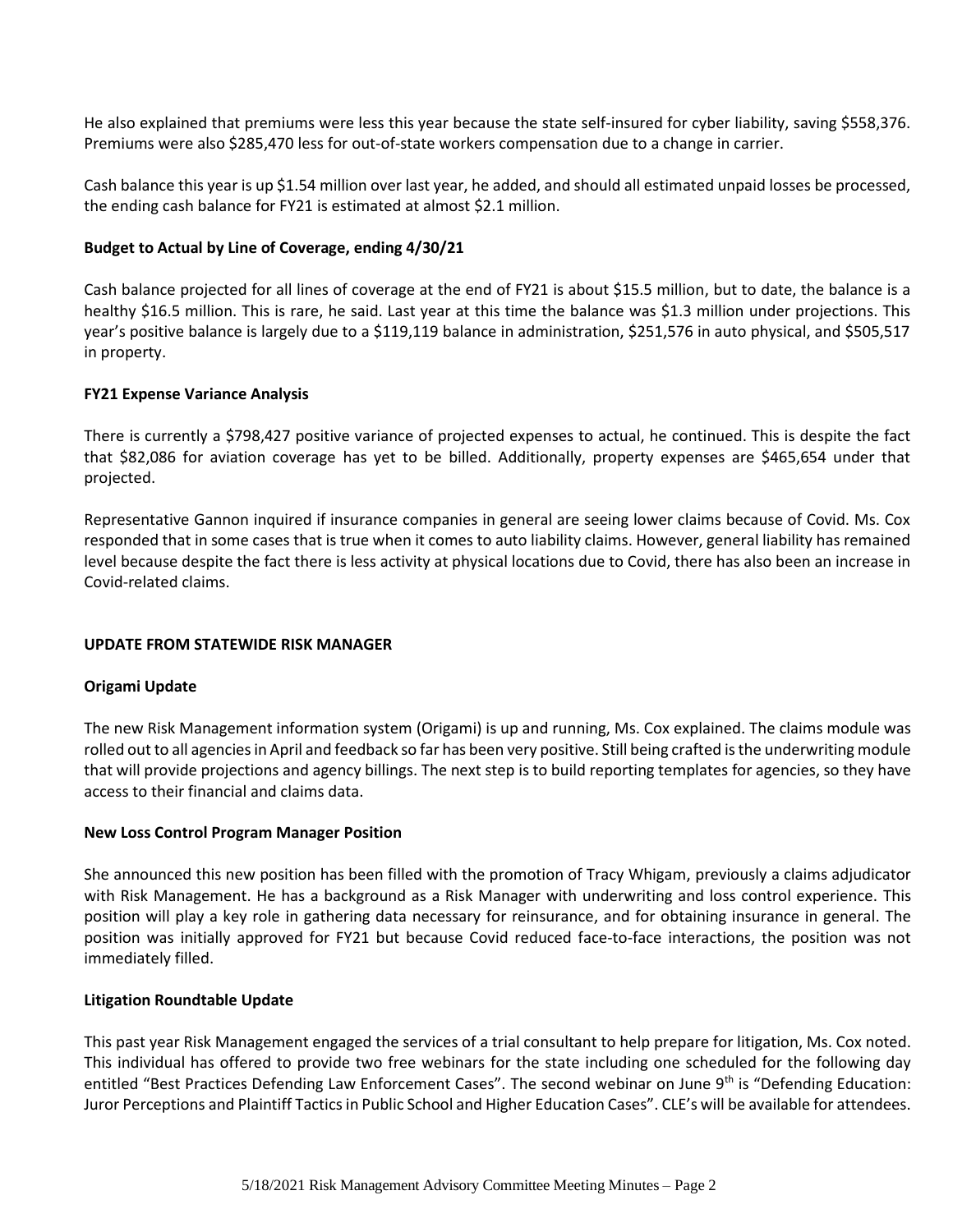### **July 1st Renewals and Market Update**

All major lines of coverage renew in July, including property coverage. By last year, Travelers had been the sole provider of property coverage for the state for 17 years. It was decided at that time to split the contract with another carrier. Travelers has recently indicated it would like to have the entire account back for this year. Renewals will be reviewed to see if the numbers reflect that possibility, but splitting the account adds for competition, she proposed.

She said she expects an increase in premiums for all lines of coverage next year due to catastrophic events that have occurred around the country. In addition, litigation expenses are up significantly due to some large jury awards across the country over the past couple years.

### **Reinsurance Renewal**

Because of these large lawsuits, Ms. Cox pointed out, such as one involving a wildfire in Nevada and a large jury award in Utah, the market used by the state in the past for reinsurance will no longer cover public entities. Reinsurance is most likely the most important line of coverage because the state has so many exposures such as medical malpractice and university events, for example. Some exposures have tort cap limits but for those where there is no tort cap, it is important to have reinsurance in the case of a large loss. Another key use of reinsurance is to be able to provide proof of insurance for big state events that require a high level of coverage. If the state has no reinsurance, it will have to put up its own cash rather than a proof of insurance, which in some cases could amount to \$10 million or more.

Procuring reinsurance requires providing a lot of data about medical malpractice and other exposures to the potential carrier, which is very difficult to get from agencies. That is why the new Loss Control Specialist will be so instrumental. He will understand how to gather that information and what questions to ask to get the needed data.

She explained this year the state sent eight requests out for reinsurance quotes and six have declined to quote, with two pending. States that are unable to obtain reinsurance many times travel overseas to negotiate with Lloyds of London, the primary market for this line of coverage. Ms. Cox related that her colleagues from other states spent two to four weeks there going from syndicate to syndicate to get multiple amounts of coverage in smaller denominations. It requires making a case why they should do business with the state. She said she could argue a good case for Idaho because it has never made a claim against its reinsurance, plus it has good tort cap protection. If she could acquire as much as \$3 to \$5 million in coverage it would allow the state to continue to conduct business and maintain tort cap protections, she said.

## **TIERED DEDUCTIBLE FOR EMPLOYMENT CLAIMS**

Chairman Reynolds explained that awards for employment claims can include both moneys for salary and wages, and moneys that are for emotional distress. Prior to July  $1<sup>st</sup>$  of this year, Risk Management had not provided coverage for salary, wages, and benefits. If salary and wages were awarded as part of a settlement, the agency involved in the lawsuit had to come up with that portion of the settlement amount. Many times, it was difficult for agencies to pay-out or find the funds from set budgets. A change was made to now include salary and wages in the coverage. This change will make settlements easier to negotiate, he added. With the advice of this committee, beginning July 1, 2020 Risk Management now covers salary, wages, and benefits with a \$25,000 deductible.